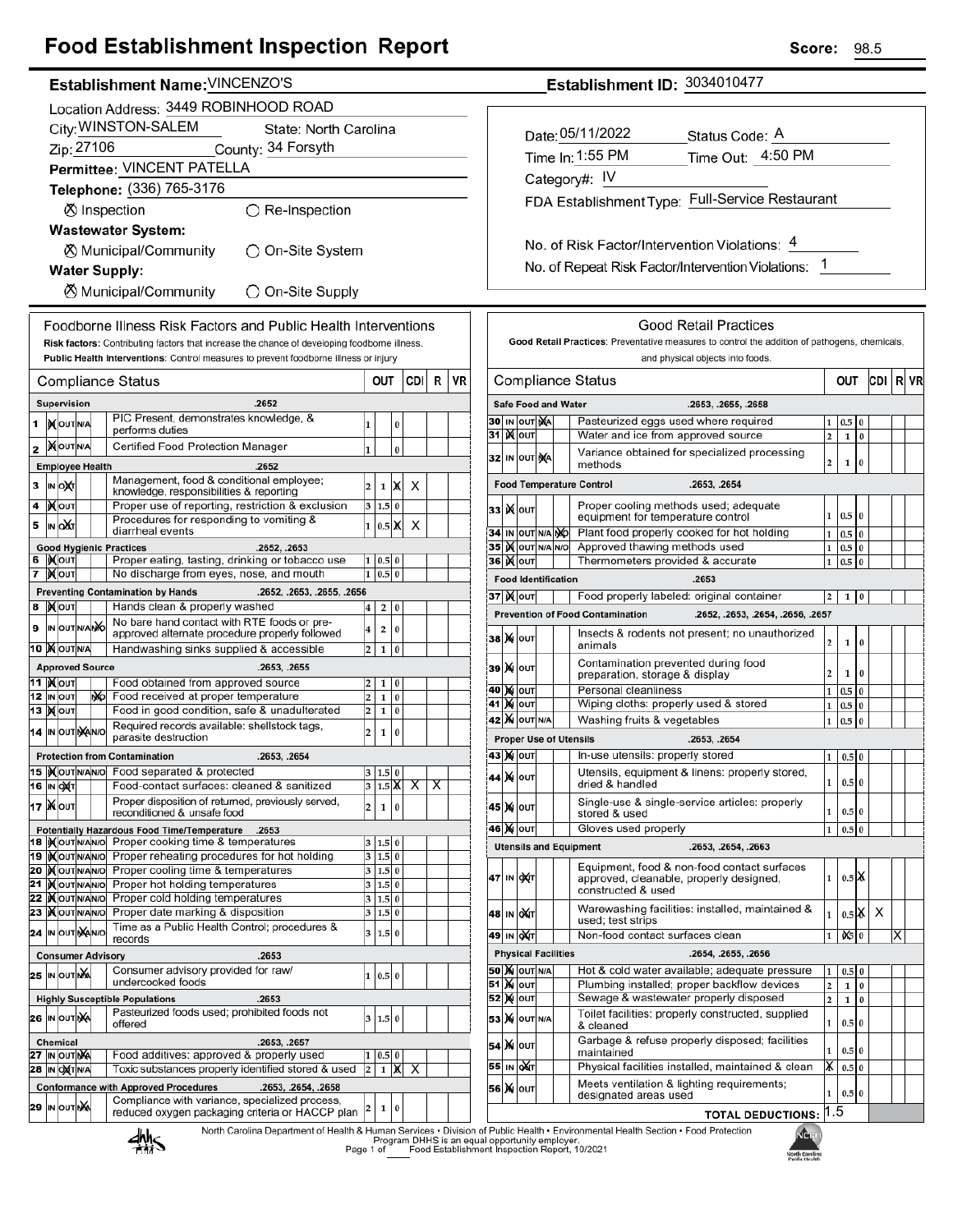# Comment Addendum to Food Establishment Inspection Report

| Establishment Name: VINCENZO'S                                                                                                                                     |          | Establishment ID: 3034010477                                                     |                                    |  |  |  |  |  |
|--------------------------------------------------------------------------------------------------------------------------------------------------------------------|----------|----------------------------------------------------------------------------------|------------------------------------|--|--|--|--|--|
| Location Address: 3449 ROBINHOOD ROAD<br>City: WINSTON-SALEM                                                                                                       | State:NC | $ \mathsf{X} $ Inspection $\Box$ Re-Inspection<br>Comment Addendum Attached?   X | Date: 05/11/2022<br>Status Code: A |  |  |  |  |  |
| County: 34 Forsyth<br>Zip: 27106                                                                                                                                   |          | Water sample taken? $\Box$ Yes $\boxed{x}$ No                                    | Category #: IV                     |  |  |  |  |  |
| Wastewater System: $\boxed{\mathbf{x}}$ Municipal/Community $\boxed{\phantom{a}}$ On-Site System<br>Water Supply:<br><b>x</b> Municipal/Community □ On-Site System |          | Email 1:james.patella@allentate.com                                              |                                    |  |  |  |  |  |
| Permittee: VINCENT PATELLA                                                                                                                                         |          | Email $2:$                                                                       |                                    |  |  |  |  |  |
| Telephone: (336) 765-3176                                                                                                                                          |          | Email 3:                                                                         |                                    |  |  |  |  |  |
| <b>Temperature Observations</b>                                                                                                                                    |          |                                                                                  |                                    |  |  |  |  |  |

|                                             |                          |                 |          | Effective January 1, 2019 Cold Holding is now 41 degrees or less |          |      |
|---------------------------------------------|--------------------------|-----------------|----------|------------------------------------------------------------------|----------|------|
| Item<br>Servsafe - 8/5/2024 Andrea Brothers | Location                 | Temp Item<br>00 | Location | Temp Item                                                        | Location | Temp |
| hot water                                   | prep sink                | 127             |          |                                                                  |          |      |
| qt sanitizer (ppm)                          | sanitizer bucket         | 200             |          |                                                                  |          |      |
| qt sanitizer (ppm)                          | spray bottle             | 200             |          |                                                                  |          |      |
| breaded chicken                             | final cook               | 187             |          |                                                                  |          |      |
| fried eggplant                              | active cooling @2:25     | 57              |          |                                                                  |          |      |
| fried eggplant                              | active cooling @3:15     | 44              |          |                                                                  |          |      |
| italian sausage                             | pizza prep unit (top)    | 40              |          |                                                                  |          |      |
| ground beef                                 | pizza prep unit (top)    | 41              |          |                                                                  |          |      |
| american cheese                             | pizza prep unit reach in | 39              |          |                                                                  |          |      |
| ground pork                                 | walk-in cooler           | 40              |          |                                                                  |          |      |
| minestrone                                  | walk-in cooler           | 41              |          |                                                                  |          |      |
| lasagna                                     | walk-in cooler           | 39              |          |                                                                  |          |      |
| marinara                                    | steam table              | 193             |          |                                                                  |          |      |
| hot water<br>sanitization                   | dish machine             | 160             |          |                                                                  |          |      |

| Person in Charge (Print & Sign): Vincent                                                                   | First        | Patella                     | Last                                                                                    |                                                             |  |  |  |
|------------------------------------------------------------------------------------------------------------|--------------|-----------------------------|-----------------------------------------------------------------------------------------|-------------------------------------------------------------|--|--|--|
|                                                                                                            | First        |                             | Last                                                                                    | Vincent Patella                                             |  |  |  |
| Regulatory Authority (Print & Sign): Travis                                                                |              | Addis                       |                                                                                         |                                                             |  |  |  |
| REHS ID: 3095 - Addis, Travis                                                                              |              |                             |                                                                                         | Verification Required Date:                                 |  |  |  |
| <b>REHS Contact Phone Number:</b><br>North Carolina Department of Health & Human Services<br>$\frac{1}{2}$ | Page 1 of __ | • Division of Public Health | DHHS is an equal opportunity employer.<br>Food Establishment Inspection Report, 10/2021 | • Food Protection Program<br>● Environmental Health Section |  |  |  |